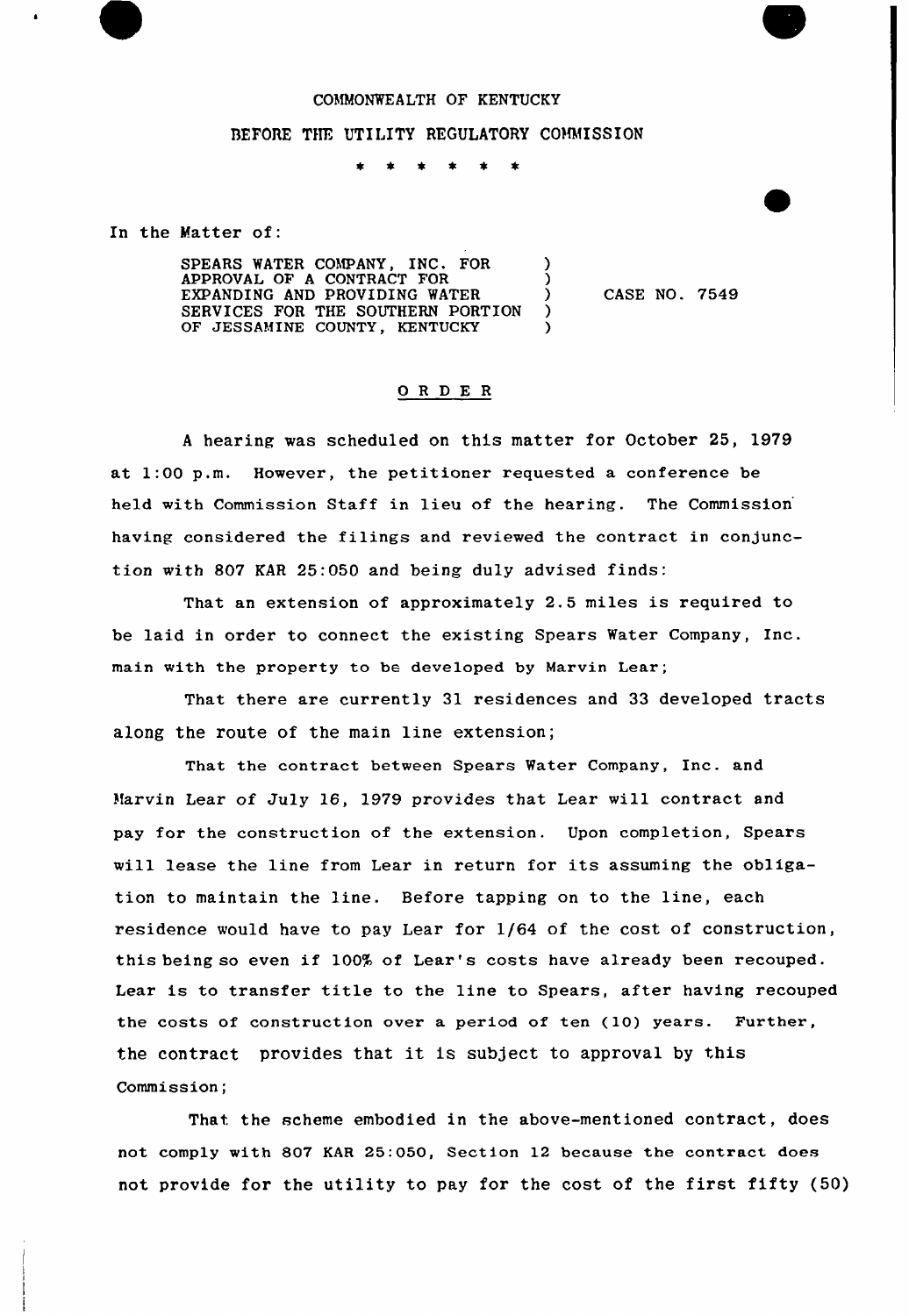

feet of extension for each applicant, nor does it require the utility or developer to refund a portion of the costs which any of the original 64 customers paid when additional customers directly tap-on to the extension. Further, it appears that the potential exists for the developer to collect more than the actual costs of constructing the extension. 807 KAR 25:050, Section 14(3)(a) prohibits a private water utility from charging a tapping fee before providing service and likewise, the developer, in this instance, is also barred from collecting such a fee. Additionally, the contract would permit the developer, to retain ownership of the line for ten (10) years instead of transferring title to the utility after the line is constructed. Retaining the ownership of the main creates an ambiguous situation because both the Spears Water Company, Inc. and Lear, the developer would meet the definition of a non-energy utility, subject to the regulation of this Commission as contained in KRS 278.010(5)(a).

IT IS THEREFORE ORDERED that approval of the contract, as submitted, is denied.

IT IS FURTHER ORDERED that the petitioner is granted leave to resubmit a contract to build the main line extension provided the contract conforms to 807 EAR 25:050, Section 12; 807 KAR 25:050, Section 14(3)(a) and contains the following terms:

A. Each of the 64 property owners who want water service agree to the terms of the contract with Spears Water Company, Inc.;

B. In the case of additional customers requesting service, Spears Water Company, Inc. will annually refund to the original customers, who paid for the main extension, their share of the ccsts of 50 feet of extension per additional customer, but this refund obligation shall not exceed the amount paid to the utility; and

C. Upon completion, the main line shall become the property of the Spears Water Company, Inc.

 $-2-$